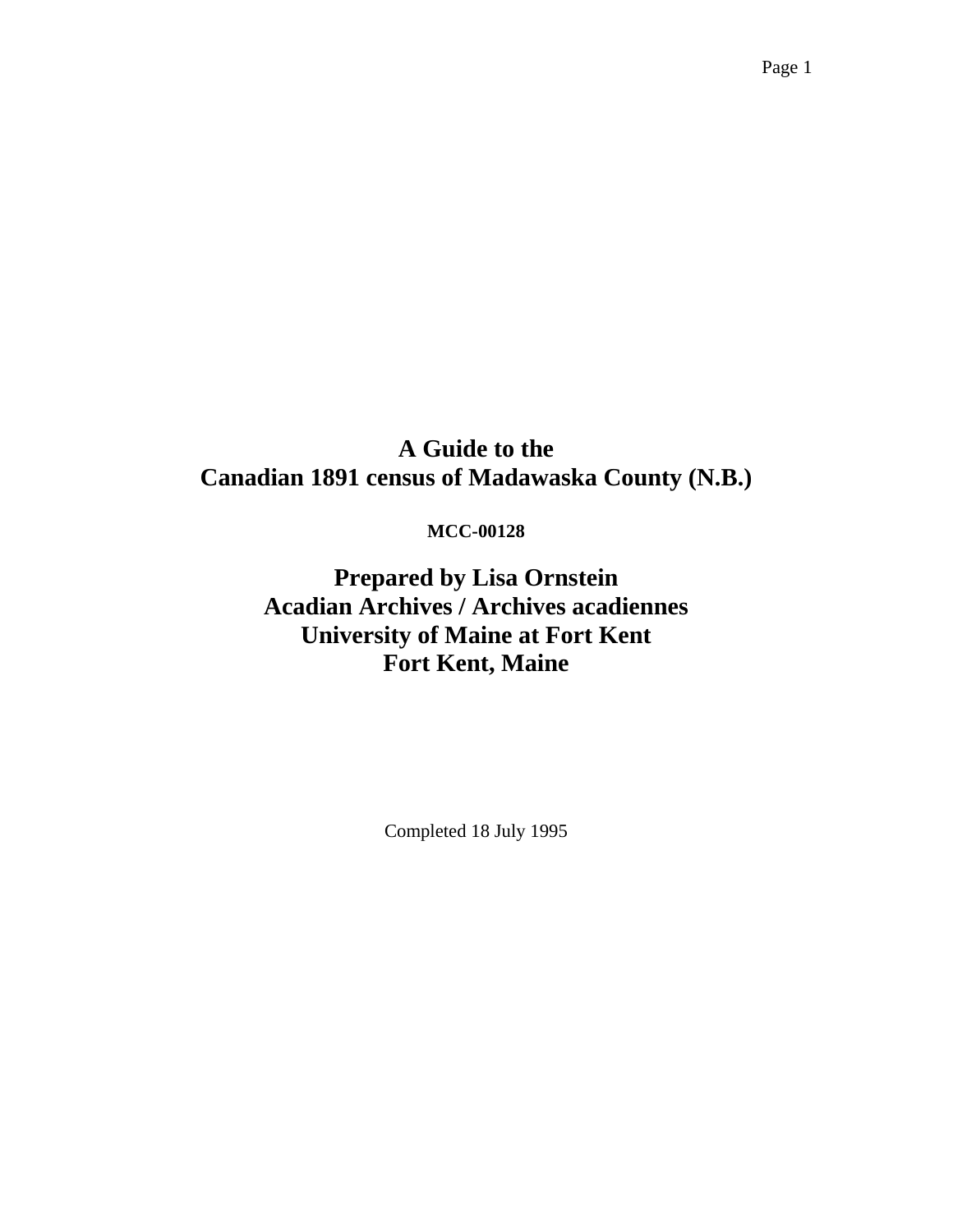### **Table of Contents**

| <b>Summary Information</b> |   |
|----------------------------|---|
| Scope and Content Note     | 3 |
| <b>Historical Note</b>     | 3 |
| Access to the Collection   | 3 |
| Provenance                 | 3 |
| <b>Table of Contents</b>   | 4 |

## **Canadian 1891 census of Madawaska County (N.B.) Summary Information**

*Collection Title:* Canadian 1891 census of Madawaska County (N.B.)

*Citation:* Canadian 1891 census of Madawaska County (N.B.), MCC-00128, Acadian Archives / Archives acadiennes, University of Maine at Fort Kent

*Accession Number:* MCC: 95-00128 *Shelf List Number(s):* F93-94

*Provenance:* The original microfilm was produced by the National Archives of Canada. This copy was purchased from Xebec Imaging Services, Inc.

*Access:* No restrictions.

*Date Range:* 1891

*Physical Characteristics/Condition:* 35mm microfilm, positive

*Quantity:* 2 rolls

*Guide Prepared by:* Lisa Ornstein, July 1995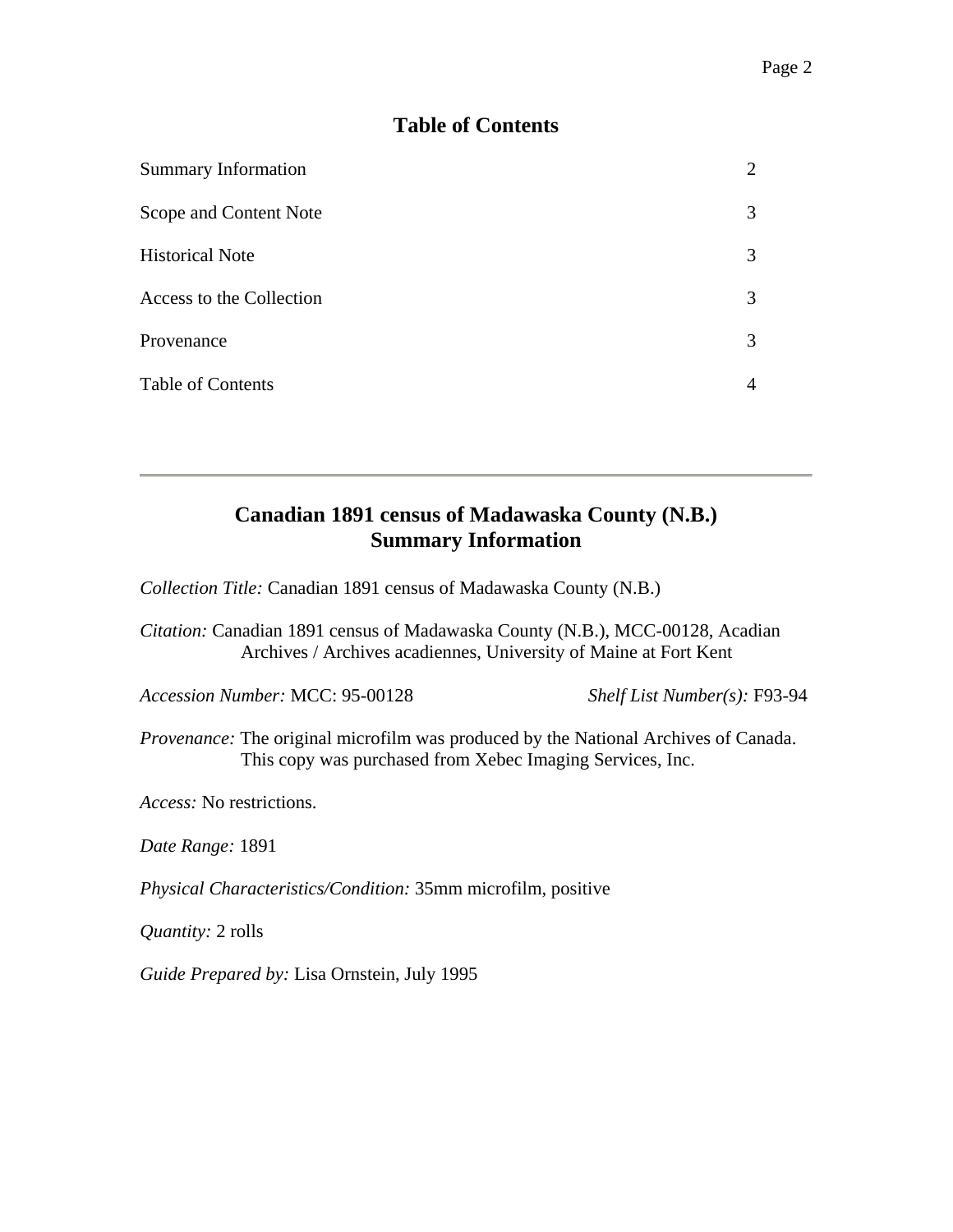Scope and Content Note. These microfilms contain a nominal enumeration of the 1891 population of the parishes forming present-day Madawaska County, New Brunswick. The microfilms also contain 1891 census information for Sunbury and Westmorland Counties, New Brunswick, as well as miscellaneous data from the Northwest Territories, Quebec, British Columbia, Manitoba, Nova Scotia, Ontario and Prince Edward Island.

Historical Note. The first nominal census for New Brunswick was taken in 1851. Since that time enumerations have been taken at ten year intervals. Names appear in the order of residence visited by the enumerator. Census records include name, age, nativity, religion, occupation, and relationship to head of household.

Present-day Madawaska County was created in 1873 from a subdivision of Victoria County. Nonetheless, the 1891 census continued to list Madawaska County parishes under Victoria County. At the time of the 1891 census, Madawaska County comprised seven civil parish divisions of Victoria County: Madawaska, Sainte Anne, Saint Basile, Saint Francis, Saint Hilaire, Saint Jacques and Saint Leonard.

Use Note. The census information for Victoria County is located approximately one-fifth of the way through roll F93 and halfway through roll F94. As an aid to the user, the number of frames per parish for Victoria County is specified in the table of Contents which follows this section.

Access. There are no restrictions on access to this collection.

Provenance. The Archives purchased this microfilm edition from Xebec Imaging Services, Inc. The original of these films were produced by the National Archives of Canada [Ottawa: Xebec Imaging, 1989, rolls T-6305 and T-6427].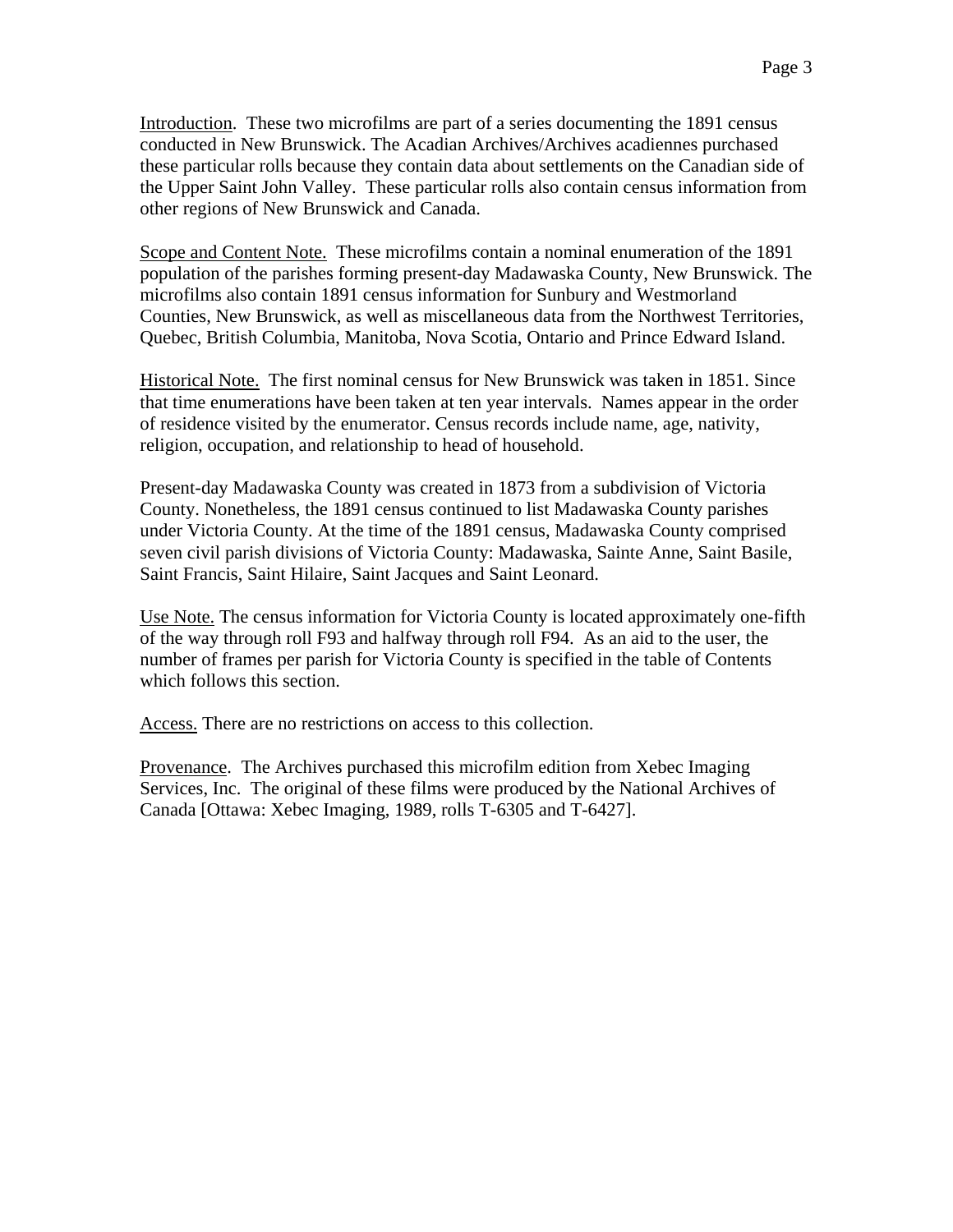|  | Canadian Census, 1891: Madawaska County, N.B. |  |
|--|-----------------------------------------------|--|
|  | Table of Contents                             |  |

### **Roll F93: Census 1891**

| $\#$ | County                                              |                | Parish            | Pages | Frames |
|------|-----------------------------------------------------|----------------|-------------------|-------|--------|
| 22.  | Sunbury                                             |                |                   |       |        |
|      |                                                     |                | b-2. Burton       | 17    | 9      |
|      |                                                     | $\mathtt{C}$ . | Gladstone         | 37    | 19     |
|      |                                                     | d.             | Lincoln           | 34    | 18     |
|      |                                                     | e.             | Maugerville       | 19    | 10     |
|      |                                                     | f.             | Northfield        | 25    | 13     |
|      |                                                     | g.             | Sheffield         | 29    | 15     |
|      | 23. Victoria [Location: One-fifth through the roll] |                |                   |       |        |
|      |                                                     | a.             | Andover           | 50    | 26     |
|      |                                                     |                | b-1. Drummond     | 58    | 30     |
|      |                                                     |                | b-2. Drummond     | 24    | 13     |
|      |                                                     |                | c. Gordon         | 30    | 16     |
|      |                                                     |                | d. Grand Falls 65 |       | 36     |
|      |                                                     | e.             | Lorne             | 13    | 7      |
|      |                                                     | f.             | Madawaska         | 68    | 35     |
|      |                                                     |                | g-1. Perth        | 42    | 22     |
|      |                                                     |                | g-2. Perth        | 30    | 15     |
|      |                                                     | h.             | St. Anne          | 39    | 20     |
|      |                                                     | i.             | St. Basile        | 63    | 32     |
|      |                                                     | j.             | St. Francis       | 82    | 42     |
|      |                                                     | k.             | St. Hilaire       | 20    | 11     |
|      |                                                     | $1$ .          | St. Jacques       | 36    | 19     |
|      |                                                     | $m$ .          | St. Leonard       | 47    | 26     |
| 24.  | Westmorland                                         |                |                   |       |        |
|      |                                                     |                | a-1. Botsford     | 46    | 24     |
|      |                                                     |                | a-2. Botsford     | 63    | 32     |
|      |                                                     |                | b-1. Dorchester   | 54    | 28     |
|      |                                                     |                | b-2. Dorchester   | 61    | 31     |